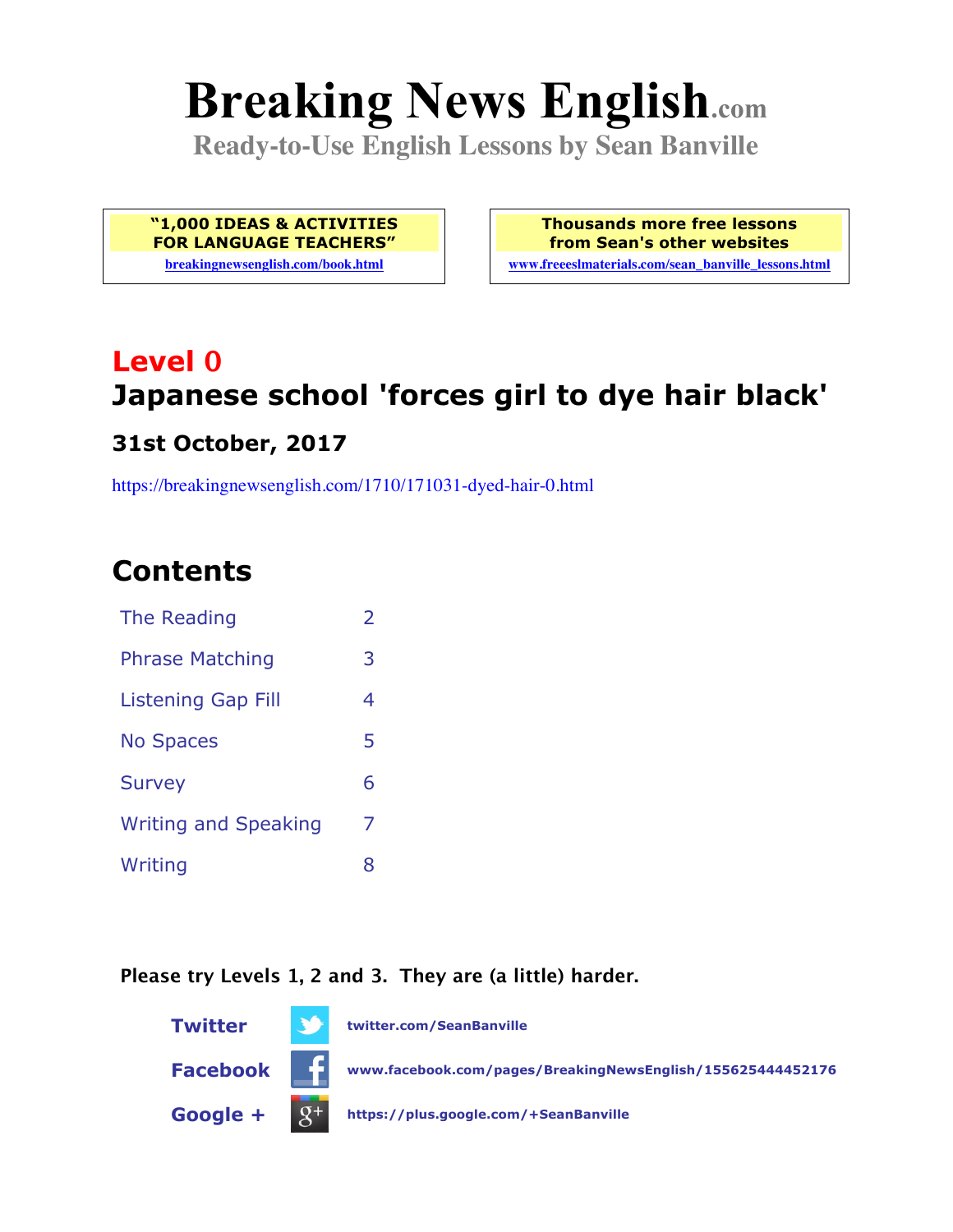### **THE READING**

From https://breakingnewsenglish.com/1710/171031-dyed-hair-0.html

An 18-year-old student wants \$20,000 from her school. The school told her to dye her hair black. She had brown hair. She had to dye her hair black to follow the school's rules. A newspaper said she had to dye her hair every four days. She got a rash on her head. Her hair became damaged.

The student said the school bullied her. She could not go on school trips because of her brown hair. Teachers said things to her in class that embarrassed her. This gave her stress. She said a teacher told her not to go to school with brown hair. The girl said that her stress made her collapse. She had to go to hospital by ambulance.

Sources: https://**mainichi.jp**/english/articles/20171027/p2a/00m/0na/021000c https://**uk.reuters.com**/article/uk-japan-education-hair/japanese-girl-says-school-forced-her-todye-hair-black-sues-government-media-idUKKBN1CW0ML http://www.**asahi.com**/ajw/articles/AJ201705010035.html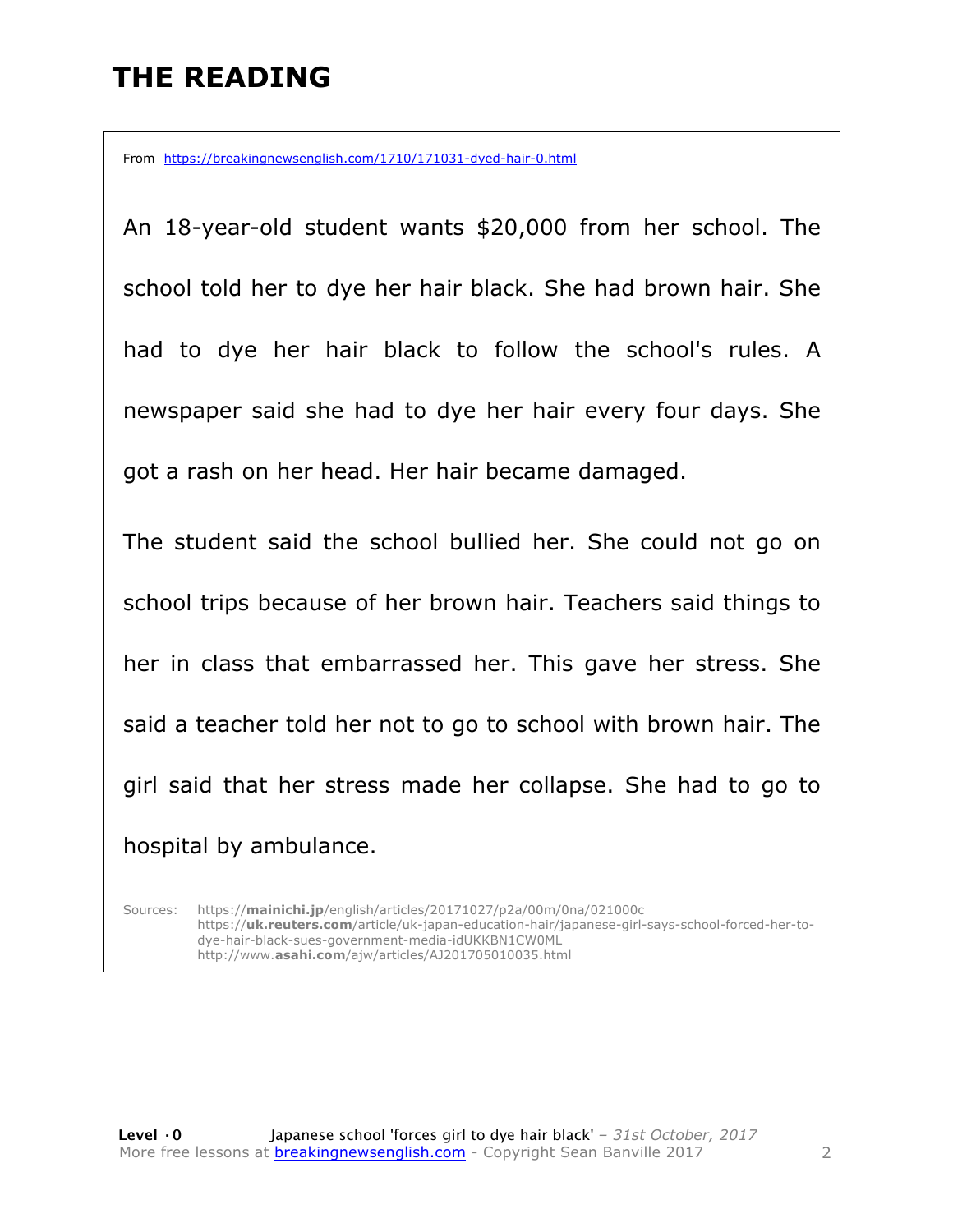### **PHRASE MATCHING**

From https://breakingnewsenglish.com/1710/171031-dyed-hair-0.html

#### **PARAGRAPH ONE:**

| 1. An 18-year-old student |                | a, on her head    |
|---------------------------|----------------|-------------------|
| 2. The school told her to |                | b. wants \$20,000 |
| 3. She had brown          | $\mathsf{C}$ . | her hair          |
| 4. follow the school's    |                | d. damaged        |
| 5. she had to dye         |                | e. hair           |
| 6. every                  | f.             | dye her hair      |
| 7. She got a rash         |                | g. four days      |
| 8. Her hair became        |                | h. rules          |

#### **PARAGRAPH TWO:**

|    | 1. the school bullied          |    | a. with brown hair |
|----|--------------------------------|----|--------------------|
|    | 2. She could not go            | b. | stress             |
|    | 3. Teachers said things to her | C. | by ambulance       |
|    | 4. This gave her               | d. | in class           |
|    | 5. a teacher told her          |    | e. her collapse    |
|    | 6. go to school                | f. | on school trips    |
|    | 7. her stress made             | g. | her                |
| 8. | go to hospital                 | h. | not to             |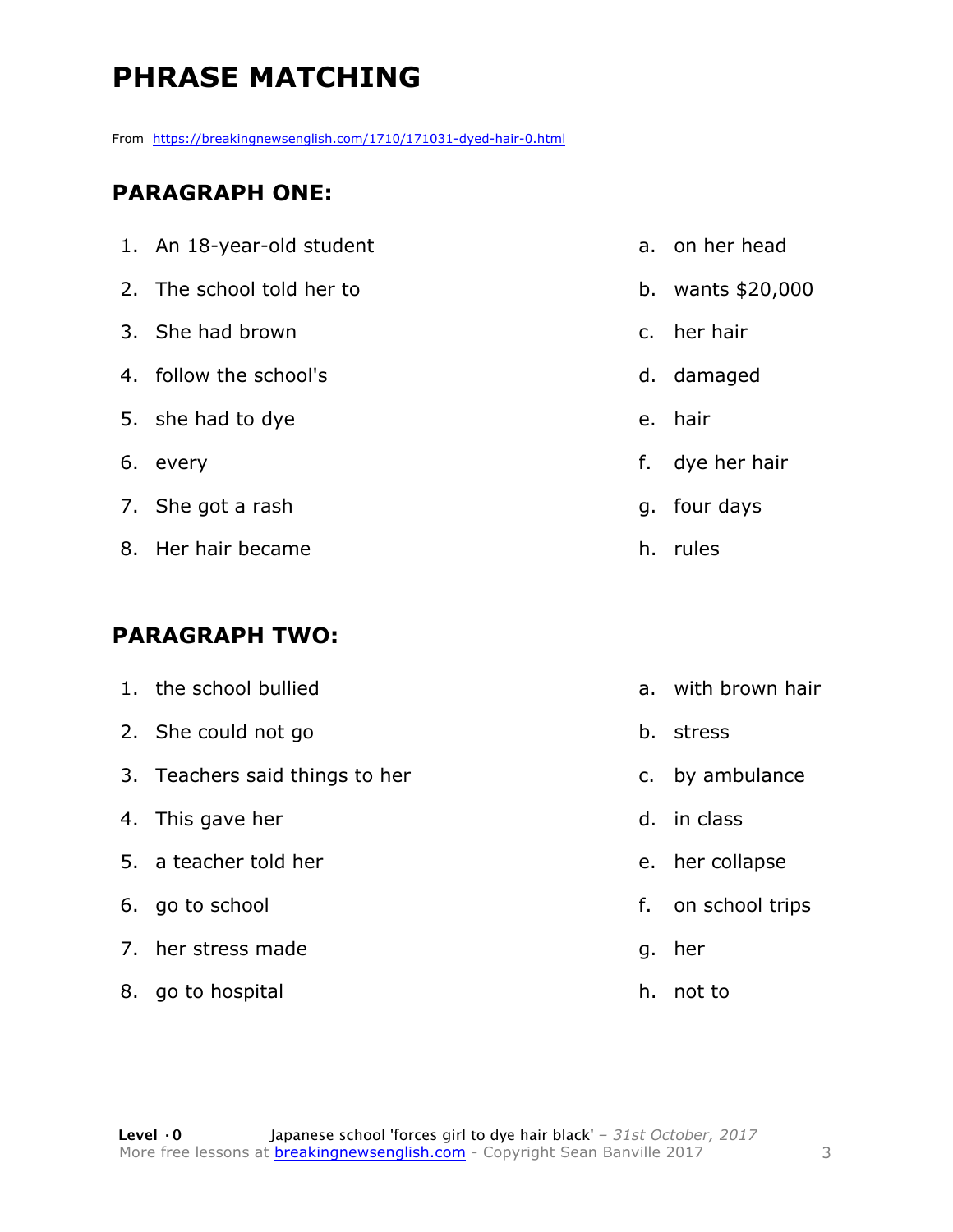### **LISTEN AND FILL IN THE GAPS**

From https://breakingnewsenglish.com/1710/171031-dyed-hair-0.html

| An 18-year-old student (1) ________________________ from her             |  |
|--------------------------------------------------------------------------|--|
| school. The school (2) __________________________ dye her hair black.    |  |
|                                                                          |  |
| to follow (4) ________________________________. A newspaper said she had |  |
| to dye her $(5)$ _______________________________ days. She got a rash on |  |
| her head. Her hair (6) ________________________.                         |  |
| The student (7) _______________________ bullied her. She could           |  |
| not (8) ________________________________trips because of her brown hair. |  |
| Teachers (9) ______________________ her in class that                    |  |
| embarrassed her. This (10) _______________________. She said a           |  |
| teacher told her $(11)$ ___________________________ to school with       |  |
| brown hair. The girl said that her stress made her collapse. She         |  |
| had to go (12) ________________________________ ambulance.               |  |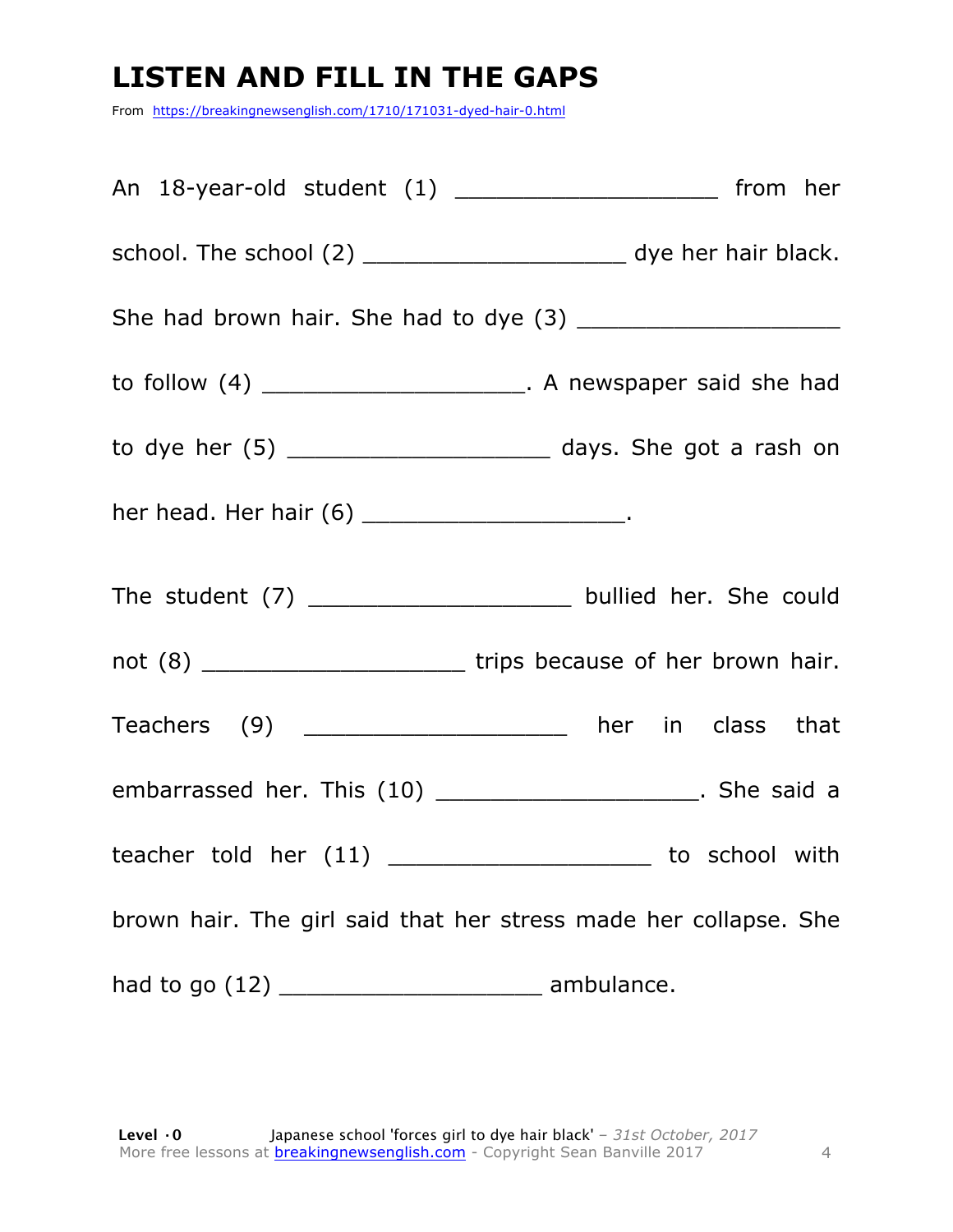### **PUT A SLASH ( / )WHERE THE SPACES ARE**

From https://breakingnewsenglish.com/1710/171031-dyed-hair-0.html

An18-year-oldstudentwants\$20,000fromherschool.Theschooltoldh

ertodyeherhairblack.Shehadbrownhair.Shehadtodyeherhairblackto

followtheschool'srules.Anewspapersaidshehadtodyeherhaireveryfo

urdays.Shegotarashonherhead.Herhairbecamedamaged.Thestude

ntsaidtheschoolbulliedher.Shecouldnotgoonschooltripsbecauseofh

erbrownhair.Teacherssaidthingstoherinclassthatembarrassedher.T

hisgaveherstress.Shesaidateachertoldhernottogotoschoolwithbrow

nhair.Thegirlsaidthatherstressmadehercollapse.Shehadtogotohosp

italbyambulance.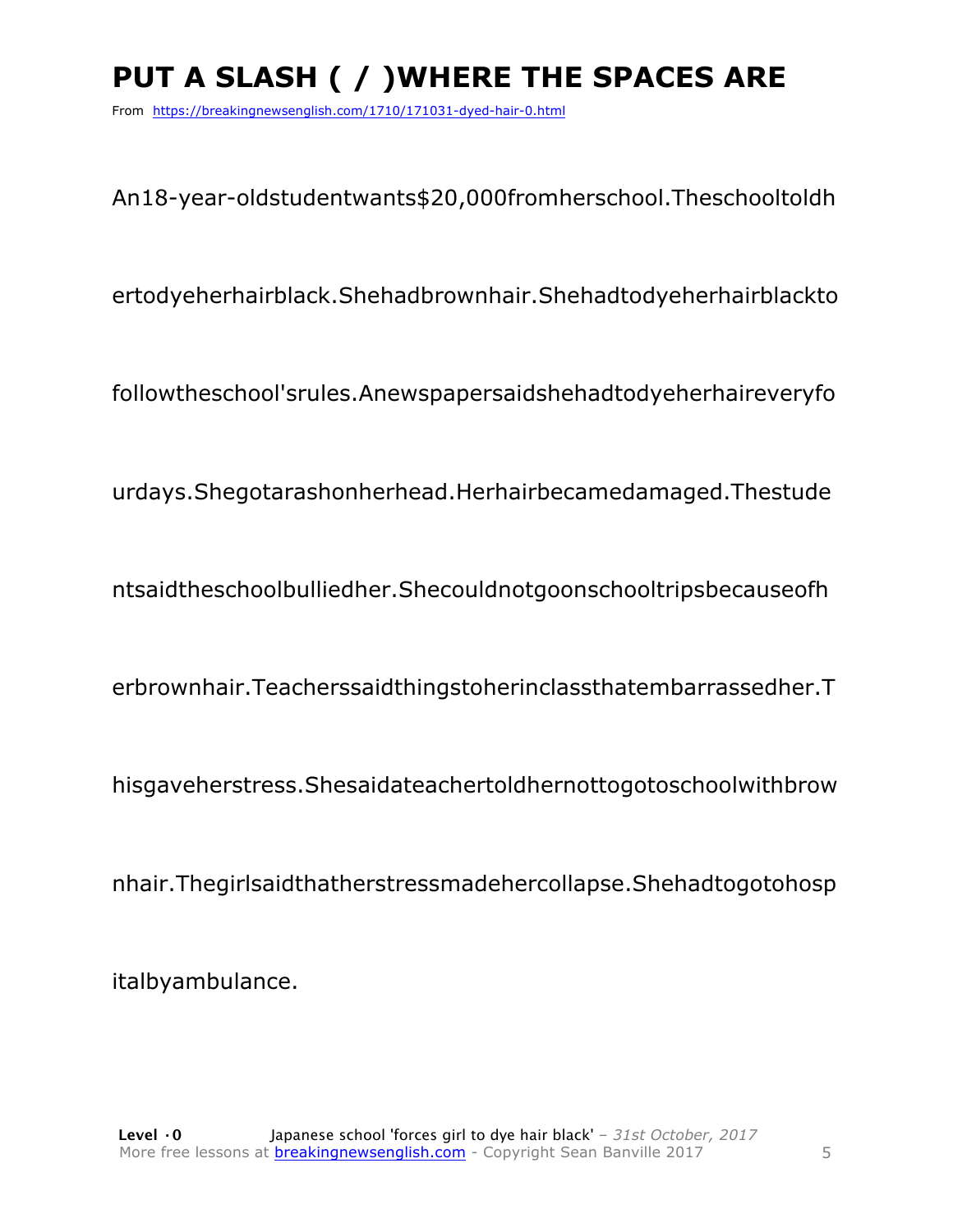### **DYED HAIR SURVEY**

From https://breakingnewsenglish.com/1710/171031-dyed-hair-4.html

Write five GOOD questions about dyed hair in the table. Do this in pairs. Each student must write the questions on his / her own paper.

When you have finished, interview other students. Write down their answers.

|      | STUDENT 1 | STUDENT 2 | STUDENT 3 |
|------|-----------|-----------|-----------|
| Q.1. |           |           |           |
| Q.2. |           |           |           |
| Q.3. |           |           |           |
| Q.4. |           |           |           |
| Q.5. |           |           |           |

- Now return to your original partner and share and talk about what you found out. Change partners often.
- Make mini-presentations to other groups on your findings.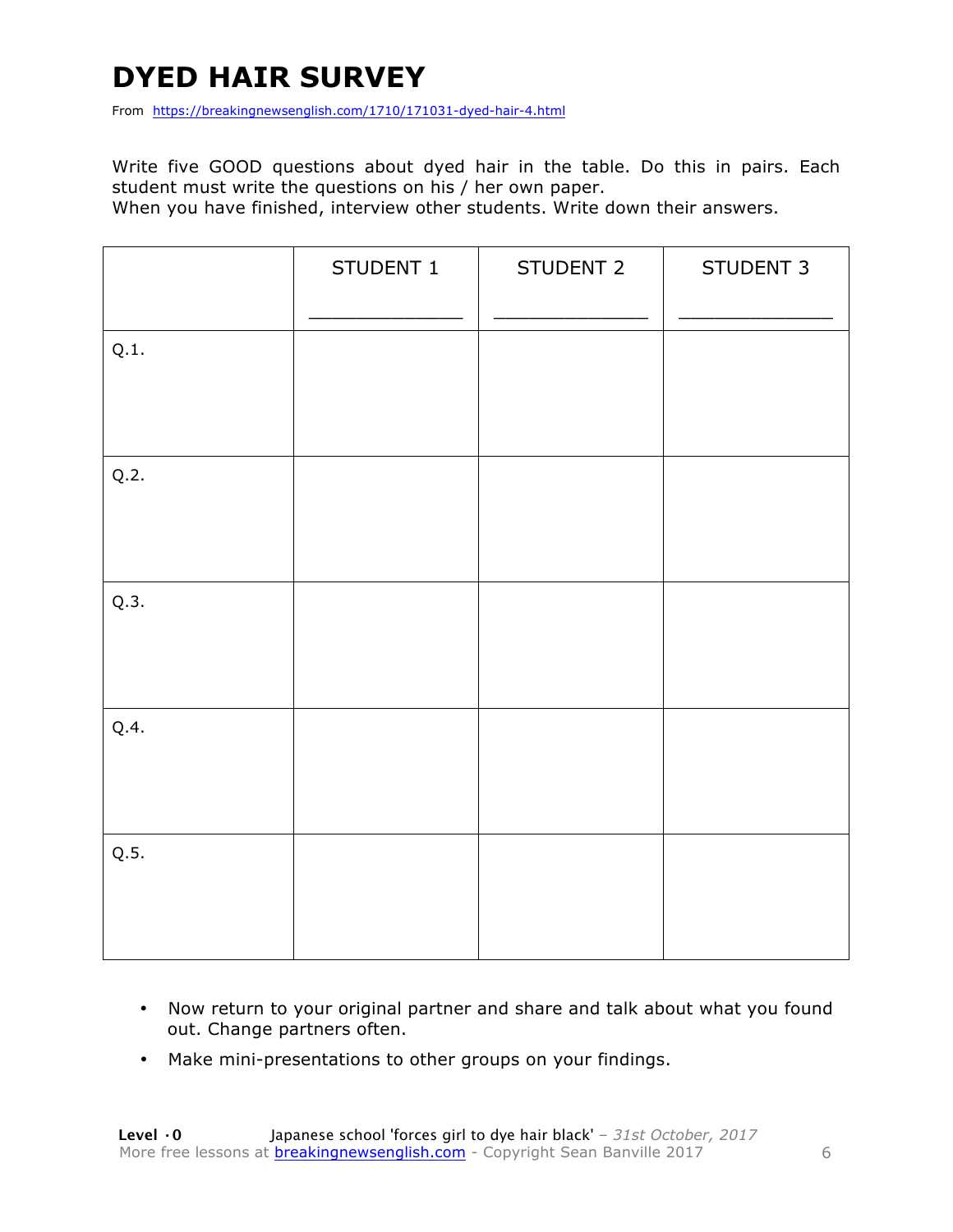### **WRITE QUESTIONS & ASK YOUR PARTNER(S)**

Student A: Do not show these to your speaking partner(s).

| a) |  |  |
|----|--|--|
| b) |  |  |
| c) |  |  |
| d) |  |  |
| e) |  |  |
| f) |  |  |
|    |  |  |

*Japanese school 'forces girl to dye hair black' – 31st October, 2017* More free lessons at breakingnewsenglish.com

### **WRITE QUESTIONS & ASK YOUR PARTNER(S)**

-----------------------------------------------------------------------------

Student B: Do not show these to your speaking partner(s).

| a) |  |  |
|----|--|--|
| b) |  |  |
| c) |  |  |
| d) |  |  |
| e) |  |  |
| f) |  |  |
|    |  |  |